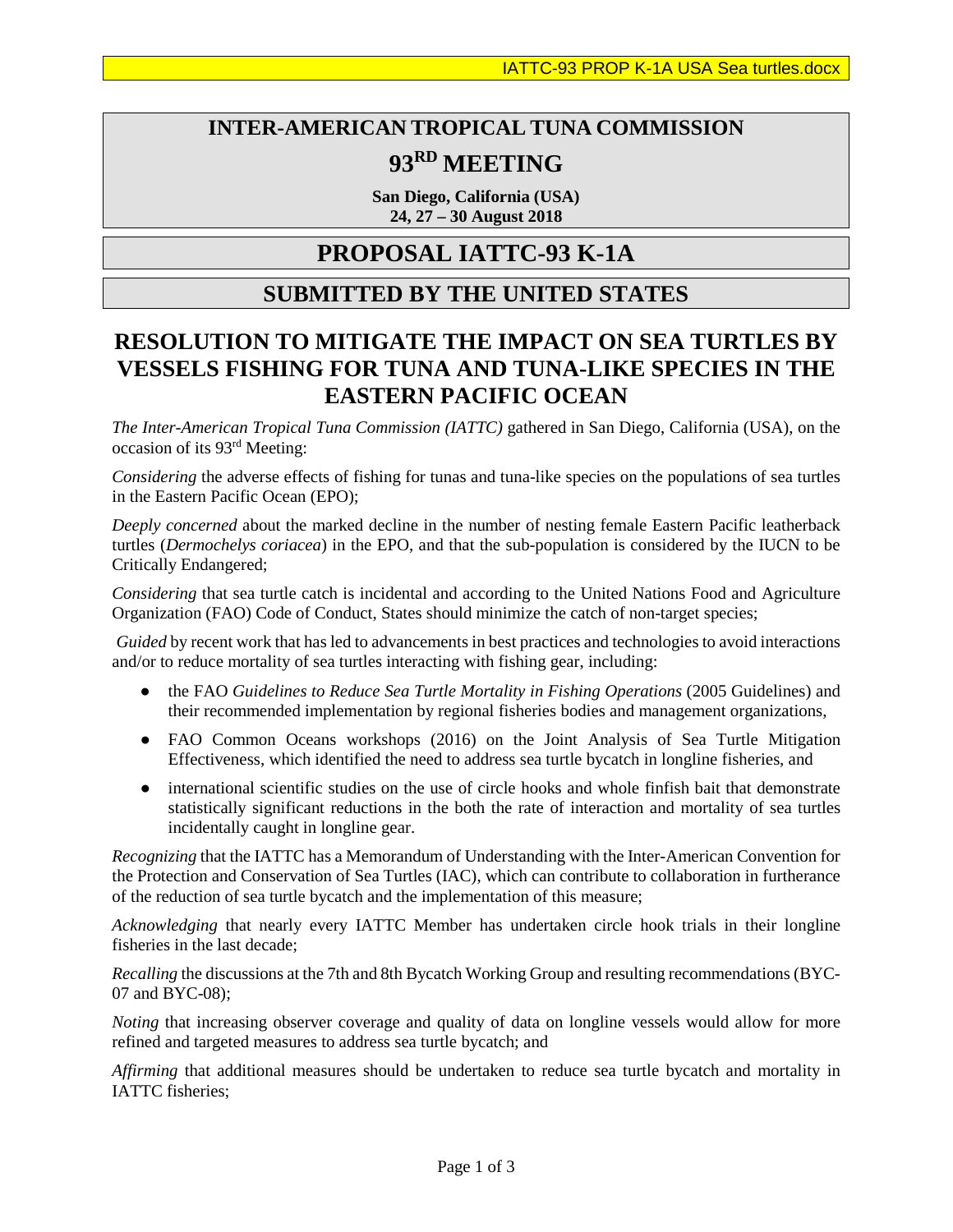#### *Has agreed as follows:*

- 1. IATTC Members and Cooperating Non-Members ("CPCs") shall:
	- a. Require fishermen or vessel operators of longline, purse seine, and other gear types that fish for species covered by the IATTC to:
		- i. Follow sea turtle handling and release guidelines consistent with the FAO "Best practices for sea turtle handling and release" of the 2005 Guidelines when any sea turtle interaction occurs.
		- ii. Carry safe-handling tools on board (e.g. de-hookers, line cutters, and dip nets), and when sea turtle interactions occur, employ them for the prompt and safe release of incidentally-caught sea turtles.
	- b. Implement or enhance observer programs for fisheries under the purview of the Commission that may have impacts on sea turtle populations, taking into consideration economic and practical feasibility.
	- c. Continue to participate in and promote research to identify techniques to further reduce sea turtle bycatch in all gear types used in the EPO.

e.d. Investigate the use of temporary fishing closures adjacent to nesting beaches or known foraging hotspots to reduce impacts of fishing on sea turtles.

- 2. CPCs with purse-seine vessels fishing in the Convention Area shall:
	- a. Require fishermen to avoid encirclement of sea turtles.
	- b. Require fishermen to safely release all sea turtles observed entangled in FADs and report any such release to the Commission as an interaction under paragraph 4.a.ii.
- 3. CPCs with longline vessels fishing in the Convention Area shall require longline vessels to employ at least one of the following mitigation measures:
	- a. Use only circle hooks<sup>[1](#page-1-0)</sup> no smaller than  $16/0$  (4.4 cm minimum width),
	- b. Use only finfish for bait (whole or cut),
	- c. Gear must be deployed such that the deepest point of the main longline between any two floats, i.e., the deepest point in each sag of the main line, is at a depth greater than 100 meters below the sea surface, OR
	- d. Another mitigation measure to reduce sea turtle bycatch that has been reviewed by the IATTC scientific staff and approved by the Commission. A proposal for such a measure must be submitted to the Bycatch Working Group for review in their meeting the year prior to desired implementation, the first being the  $9<sup>th</sup>$  meeting in 2019, for measures to be implemented in 2020. such as temporary closures adjacent to nesting beaches or known foraging hotspots.
- 4. Monitoring and Evaluation
	- a. CPCs must report to the Director annually, by June 30 (beginning in 2021), in a standardized format to be developed by the Commission staff and circulated for CPC approval no later than six months after the adoption of this resolution, the information identified here:
		- i. Laws, regulations, and other measures in place to implement the FAO *Guidelines to Reduce Sea Turtle Mortality in Fishing Operations*[2](#page-1-1) (2005) and this Resolution.

<span id="page-1-0"></span><sup>&</sup>lt;sup>1</sup> "Circle hooks" are defined as a hook with the point turned perpendicularly back to the shank to form a generally circular or oval shape, with no more than 10 degrees offset.

<span id="page-1-1"></span><sup>2</sup> http://www.fao.org/docrep/012/i0725e/i0725e.pdf